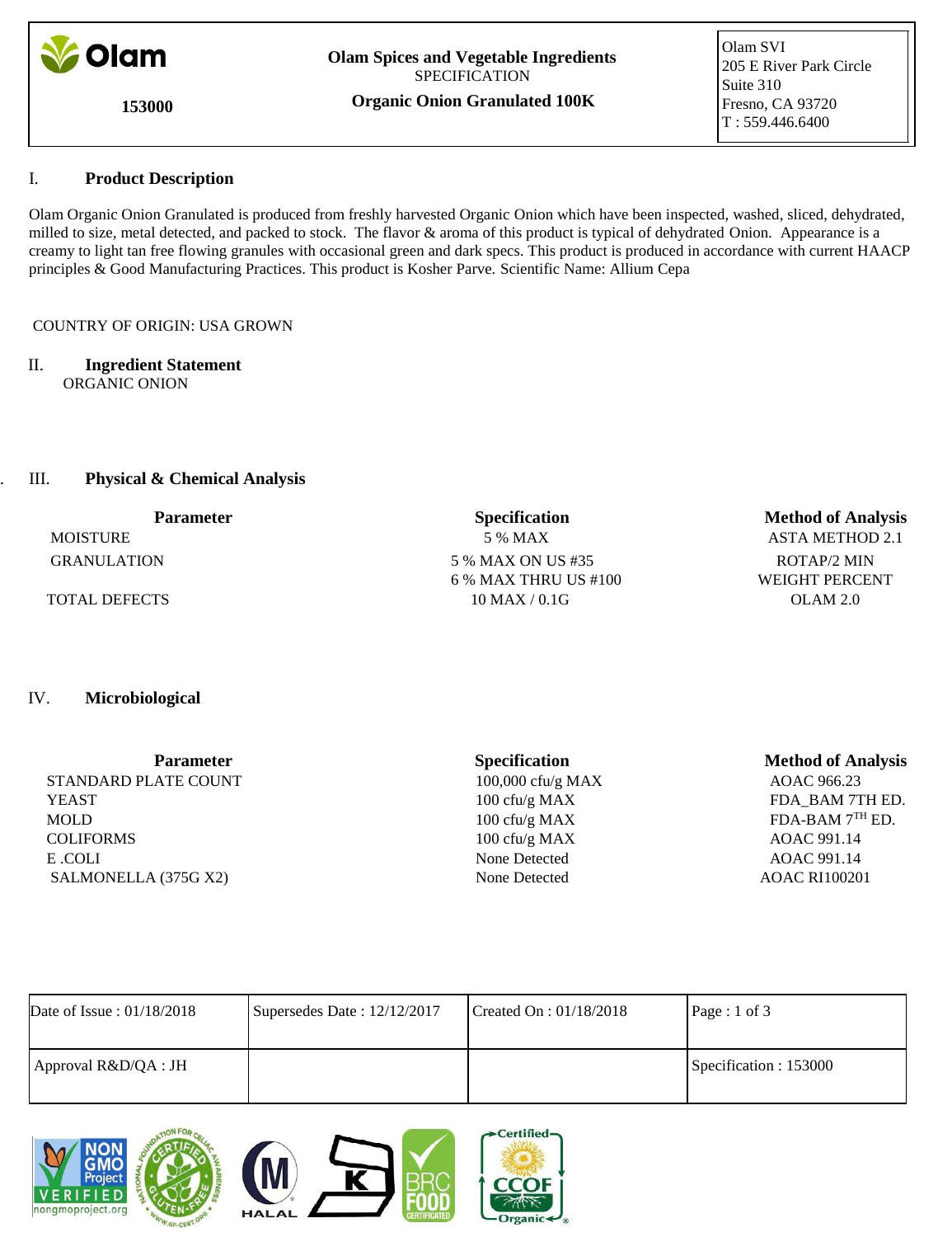

**Olam Spices and Vegetable Ingredients** SPECIFICATION

**153000**

**Organic Onion Granulated 100K**

### V. **Nutritional Composition**

| <b>NUTRIENT</b>      | <b>Per 100g</b>   |
|----------------------|-------------------|
| <b>MOISTURE</b>      | $3.5~\mathrm{g}$  |
| <b>ENERGY</b>        | 333 kcal          |
| <b>PROTEIN</b>       | 9.2 g             |
| <b>TOTAL FAT</b>     | 0.4 g             |
| SATURATED FAT        | $0.1\text{ g}$    |
| <b>TRANS FAT</b>     | 0 g               |
| CHOLESTEROL          | 0 <sub>mg</sub>   |
| TOTAL CARBOHYDRATE   | 83.8 g            |
| <b>DIETARY FIBER</b> | 10.6 <sub>g</sub> |
| <b>SUGARS</b>        | 4.8 g             |
| ADDED SUGAR          | 0 g               |
| <b>ASH</b>           | 3.2g              |
| <b>SODIUM</b>        | 112 mg            |
| <b>CALCIUM</b>       | 133 mg            |
| <b>IRON</b>          | 2.1 mg            |
| <b>POTASSIUM</b>     | 977 mg            |
| <b>VITAMIND</b>      | $0 \text{ mcg}$   |

Values provided are calculated from analytical data. This information is presented in good faith as typical. Due to variability from growing region, weather, and processing, exact nutritional values will vary from lot to lot.

### VI. **Container Code & Traceability**

Olam standard lot number format is a 10-digit code which groups product for each batch or twenty-four-hour production period. All lot numbers are fully traceable though our electronic database system.

Lot # 5217003004

 5217 is the Julian date code for August 5th 2015. 5 refers to the year 2015 & 217 refers to the 217th day of that year. 003004 is the production facility and batch number

#### VII. **Container Storage / Shelf Life**

The recommended maximum shelf life of this product is 24 months for all packaging except drums, 36 months maximum shelf life for drums. Best quality if stored below 70F (21C) and below 65% humidity.

| Date of Issue: $01/18/2018$ | Supersedes Date: $12/12/2017$ | Created On : $01/18/2018$ | Page: 2 of 3           |
|-----------------------------|-------------------------------|---------------------------|------------------------|
| Approval R&D/QA : JH        |                               |                           | Specification : 153000 |